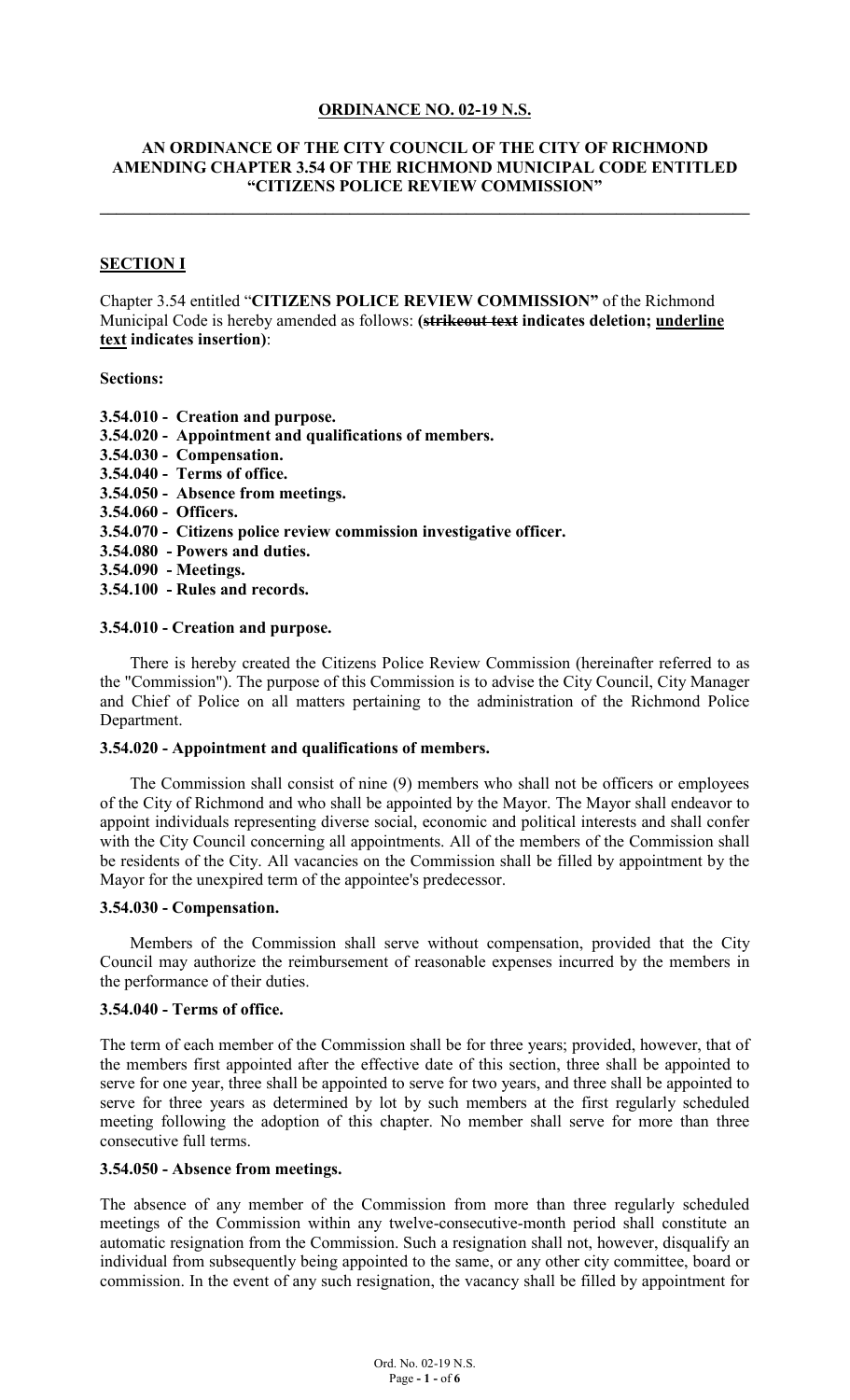the unexpired portion of the term of the appointee's predecessor in the manner prescribed in Section 3.54.020.

# **3.54.060 - Officers.**

The Commission shall elect from among its members a chairperson and a vice chairperson who shall serve in such capacities for one year, or until the successors are duly elected. in case of a vacancy in either of these positions, the Commission shall elect a successor who shall serve the unexpired balance of the predecessor's term. the City Manager shall designate a staff liaison to the Commission who will provide administrative support including, but not limited to, recording and publishing minutes for Commission meetings.

# **3.54.070 - Citizens police review commission investigative officer.**

(a) The City Council shall appoint an Investigative Officer who shall serve as the Citizens Police Review Commission Investigative Officer (hereinafter referred to as "Investigative Officer"). The Investigative Officer assists the Commission in performing its duties. The Investigative Officer shall, in accordance with this chapter, conduct investigations of citizen complaints alleging use of unreasonable force and/or racially abusive behavior by Richmond Police Officers. The Investigative Officer shall also conduct investigations when death or serious bodily injury results from direct police action, as set forth below. The Investigative Officer shall periodically review "use of force" reports or other pertinent documents maintained by, or available to, the Chief of Police to determine whether death or serious bodily injury has been caused by direct police action. "Serious bodily injury" is defined as requiring immediate hospitalization for a minimum period of 72 consecutive hours. The Investigative Officer shall conduct all such investigations in a fair, objective, impartial and ethical manner, and shall comply with the Public Safety Officers Procedural Bill of Rights (Government Code Sections 3300, et seq.) in interviewing police officers.

(b) Disclosure of investigations conducted by the Investigative Officer shall comply with California Penal Code Sections 832.5 and 832.7 and California Evidence Code Sections 1043 and 1046, as amended from time to time.

# **3.54.080 - Powers and duties.**

To effectuate its purpose, the Commission shall:

(a) Review and evaluate the policies, practices and procedures contained in the Richmond Police Department Manual and develop programs and strategies to promote positive policecommunity relations and make appropriate recommendations to the Chief of Police. Within thirty (30) days after receiving such recommendations the Chief of Police shall submit a response to the Commission. If the Commission is dissatisfied with the Chief of Police's response, the Commission may submit its recommendations to the City Manager. Within thirty (30) days after receiving such recommendations, the City Manager shall forward a response to the Commission. If the Commission is dissatisfied with the City Manager's response, the Commission may submit its recommendations directly to the City Council for appropriate action.

The Chief of Police and the City Manager may extend for an additional thirty (30) days the time periods in which they are required to submit their responses to the Commission by giving the Commission written notice of such extension.

(b) Receive, investigate and hear complaints against Richmond Police Officers alleging the use of unreasonable force and/or racially abusive behavior as well as receive reports from the Investigative Officer on all incidents of "death or serious bodily injury." After an investigation is complete, the Commission shall submit recommendations to the City Manager and Chief of Police in accordance with the following guidelines:

(1) All complaints filed with the Commission must be in writing on forms supplied by the Commission and shall be signed by the complainant.

(2) A copy of each complaint filed with the Commission shall immediately be forwarded to the members of the Commission, the Investigative Officer and the Chief of Police.

(3) No complaint shall be accepted, investigated, or heard if it is not filed with the Commission within one hundred and twenty (120) days of the alleged misconduct by the Richmond Police Officer unless the complainant establishes to the Commission's satisfaction that the failure to file the complaint within the required time limit was due to mistake or excusable neglect.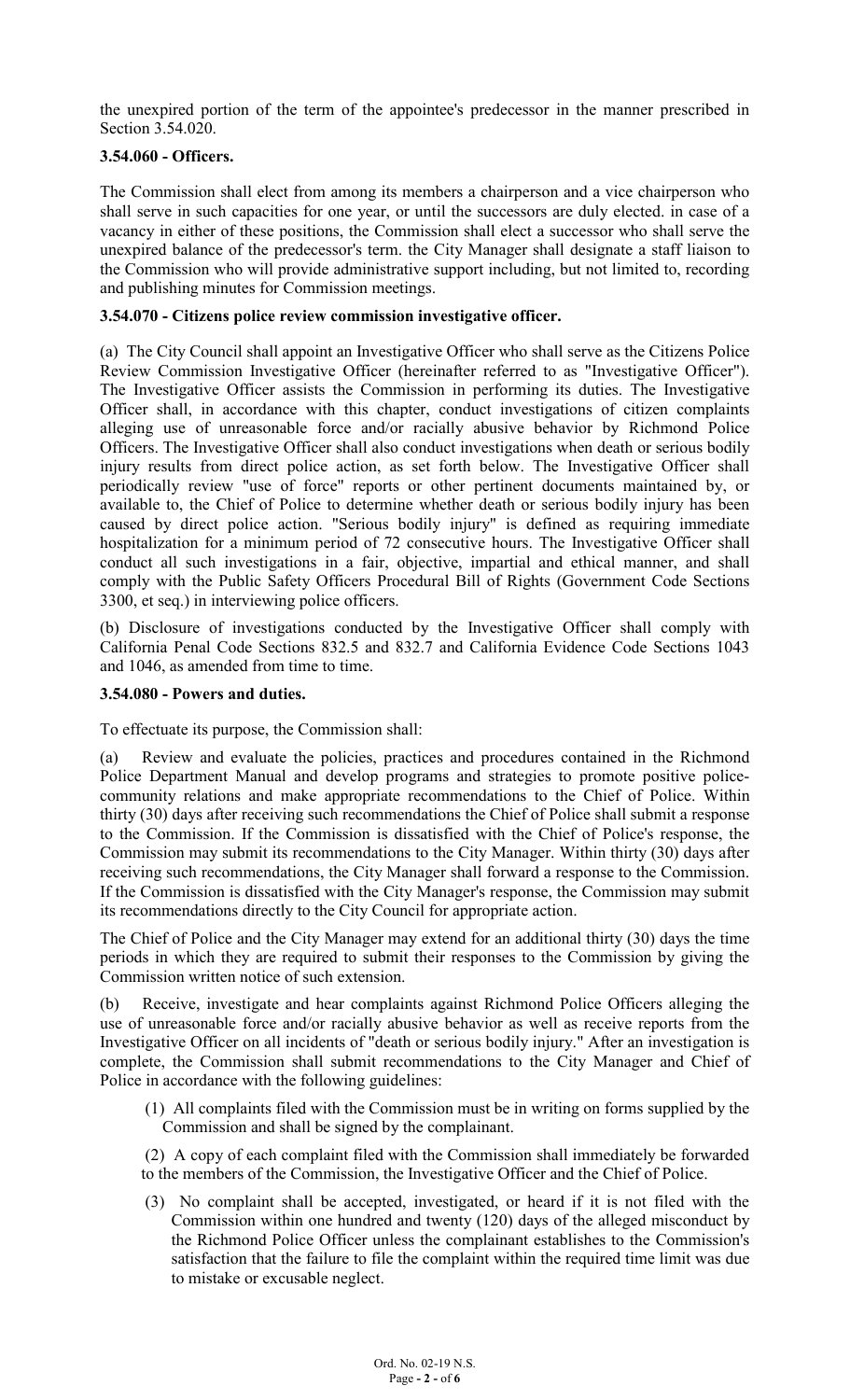- (4) The Investigative Officer shall investigate timely complaints as soon as possible. At the conclusion of the investigation, the Investigative Officer shall submit findings and recommendations, either orally or in writing, to the Commission.
- (5) Upon receipt of the Investigative Officer's report, the Commission may:
	- (a) Direct the Investigative Officer to investigate the complaint further;
	- (b) Forward the Commission's findings and recommendations concerning the complaint to the Chief of Police based upon the Investigative Officer's report; or
	- (c) Conduct a hearing on the complaint.
- (6) Complaints filed with the Commission and the investigations and investigative reports of the Investigative Officer and the Police Commission shall comply with California Penal Code Sections 832.5 and 832.7 and California Evidence Code Sections 1043 and 1046, as amended from time to time.
- (7) All hearings concerning police officer misconduct shall be held in closed session. At least ten (10) days' advance written notice of the date of the hearing shall be given to the complainant and the police officer involved.
- (8) To the extent permissible by the Richmond City Charter or any other laws, the Commission shall have the authority to subpoena witnesses to testify at the hearing concerning the complaint.
- (9) The complainant, police officers and all other witnesses shall be questioned by the Commission only, without cross-examination by police officers, citizen witnesses, the complainant, or their respective counsel.
- (10) Within thirty (30) days after the conclusion of the hearing, the Commission shall submit written findings and recommendations to the Police Chief.
- (11) Within thirty (30) days after the submission of the Commission's findings and recommendations to the Police Chief, the Commission shall notify the complainant of the disposition (sustained, not sustained, exonerated, or unfounded) of the complaint.
- (12) The Commission shall not sustain any complaint unless the complainant establishes by clear and convincing evidence the allegations of the complaint. "Clear and convincing" evidence is more than a preponderance of the evidence, but less than the "beyond a reasonable doubt" standard.
- (13) If the Commission sustains a complaint, and if the Chief of Police agrees with the findings and recommendations of the Commission, the Chief of Police shall take appropriate action on the complaint consistent with the Commission's report and so inform the Commission. Within 30 days after receiving such findings and recommendations, the Chief of Police shall submit a written response to the Commission. Within 30 days after receiving such findings and recommendations, the Chief of Police shall also notify the complainant of the disposition (sustained, not sustained, exonerated, or unfounded) of the complaint.
- (14) If the Commission sustains a complaint, and if the Chief of Police agrees with the Commission's findings and recommendations, the Chief of Police shall submit the Commission's determinations concerning the complaint and any other pertinent information to the City Manager within 30 days after receiving the Commission's findings and recommendations.

(15) The City Manager shall review the findings and recommendations of the Commission along with the other information submitted by the Chief of Police. After said review, the City Manager shall prepare written conclusions concerning the documentation presented. The City Manager's written conclusions regarding the complaint shall be transmitted to the Commission, the Chief of Police, and the involved police officer within 30 days after receiving the information from the Chief of Police. The City Manager shall also notify the Complainant of the disposition (sustained, not sustained, exonerated or unfounded) of the complaint within 30 days after receiving the information from the Chief of Police.

(16) The Chief of Police and the City Manager may extend for an additional thirty (30) days the time periods in which they are required to submit their responses to the Commission (or their notification to the complainant) by giving the Commission written notice of such extension.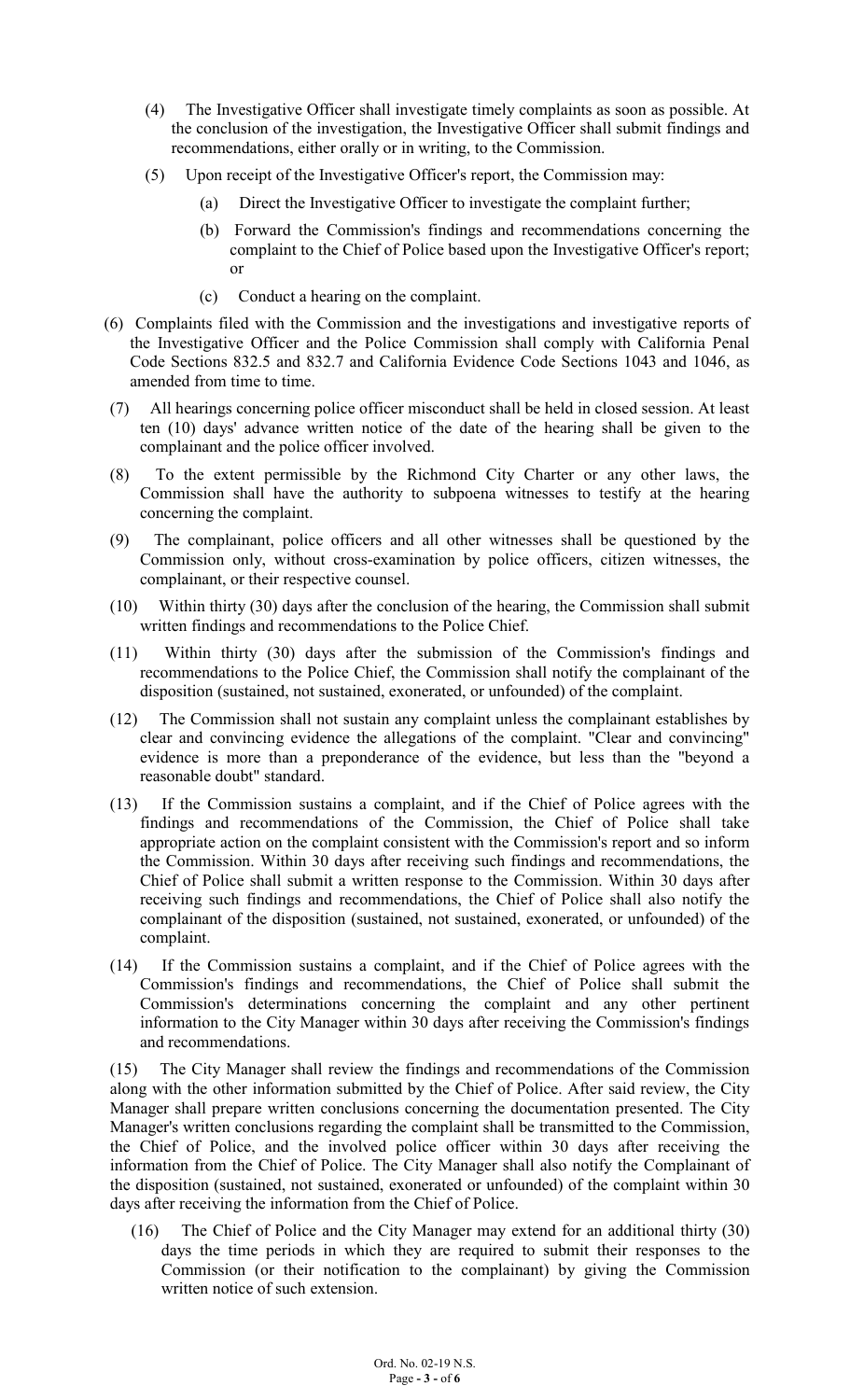(17) All recommendations concerning proposed discipline of police officers made by the Commission or the Investigative Officer shall be kept confidential until after the City's disciplinary administrative process has been concluded.

(c) Review appeals from the disposition by the Richmond Police Department of complaints against Richmond Police Officers not involving allegations of the use of unreasonable force or racially abusive behavior and submit recommendations to the City Manager and Chief of Police in accordance with the following guidelines:

- (1) All appeals filed with the Commission shall be in writing signed by the appellant, shall state the specific grounds of the appeal, and must be filed with the Commission within ten (10) days of the date contained on the letter from the Chief of Police notifying the complainant of the disposition of the complaint.
- (2) A copy of each appeal filed with the Commission shall immediately be forwarded to the Chief of Police.
- (3) The Investigative Officer shall investigate timely appeals and transmit findings and recommendations, either orally or in writing, to the Commission.
- (4) Upon receipt of the Investigative Officer's report, the Commission may either direct the Investigative Officer to investigate further or forward its findings and recommendations to the Chief of Police based solely upon the Investigative Officer's report.
- (5) Appeals filed with the Commission and the investigations and investigative reports of the Investigative Officer and the Commission shall comply with California Penal Code Sections 832.5 and 832.7 and California Evidence Code Sections 1043 and 1046, as amended from time to time.
- (6) Within thirty (30) days after the submission of the commission's findings and recommendations to the Chief of Police, the Commission shall notify the complainant of the disposition (sustained, not sustained, exonerated, or unfounded) of the complaint.
- (7) The Commission shall not sustain any appeal unless the appellant establishes by clear and convincing evidence the allegations of the appeal. "Clear and convincing" evidence is more than a preponderance of the evidence, but less than the "beyond a reasonable doubt" standard.
- (8) If the Commission sustains an appeal, and if the Chief of Police agrees with the findings and recommendations by the Commission, the Chief of Police shall take appropriate action on the appeal consistent with the Commission's report and so inform the Commission. Within 30 days after receiving such findings and recommendations, the Chief of Police shall submit a written response to the Commission. Within 30 days after receiving such findings and recommendations, the Chief of Police shall also notify the complainant of the disposition (sustained, not sustained, exonerated, or unfounded) of the complaint and the appeal.
- (9) If the Commission sustains an appeal, and if the Chief of Police disagrees with the Commission's findings and recommendations, the Chief of Police shall forward the Commission's determinations and any other pertinent information to the City Manager within 30 days after receiving the Commission's findings and recommendations.
- (10) The City Manager shall review the findings and recommendations of the Commission along with the other information submitted by the Chief of Police. After said review, the City Manager shall prepare written conclusions concerning the documentation presented. The City Manager's conclusions concerning the appeal shall be transmitted to the Commission, the Chief of Police, the appellant and the involved police officer within 30 days after receiving the information from the Chief of Police. The City Manager shall also notify the Complainant of the disposition (sustained, not sustained, exonerated or unfounded) of the complaint and the appeal within 30 days after receiving the information from the Chief of Police.
- (11) The Chief of Police and the City Manager may extend for an additional thirty (30) days the time periods in which they are required to submit their responses to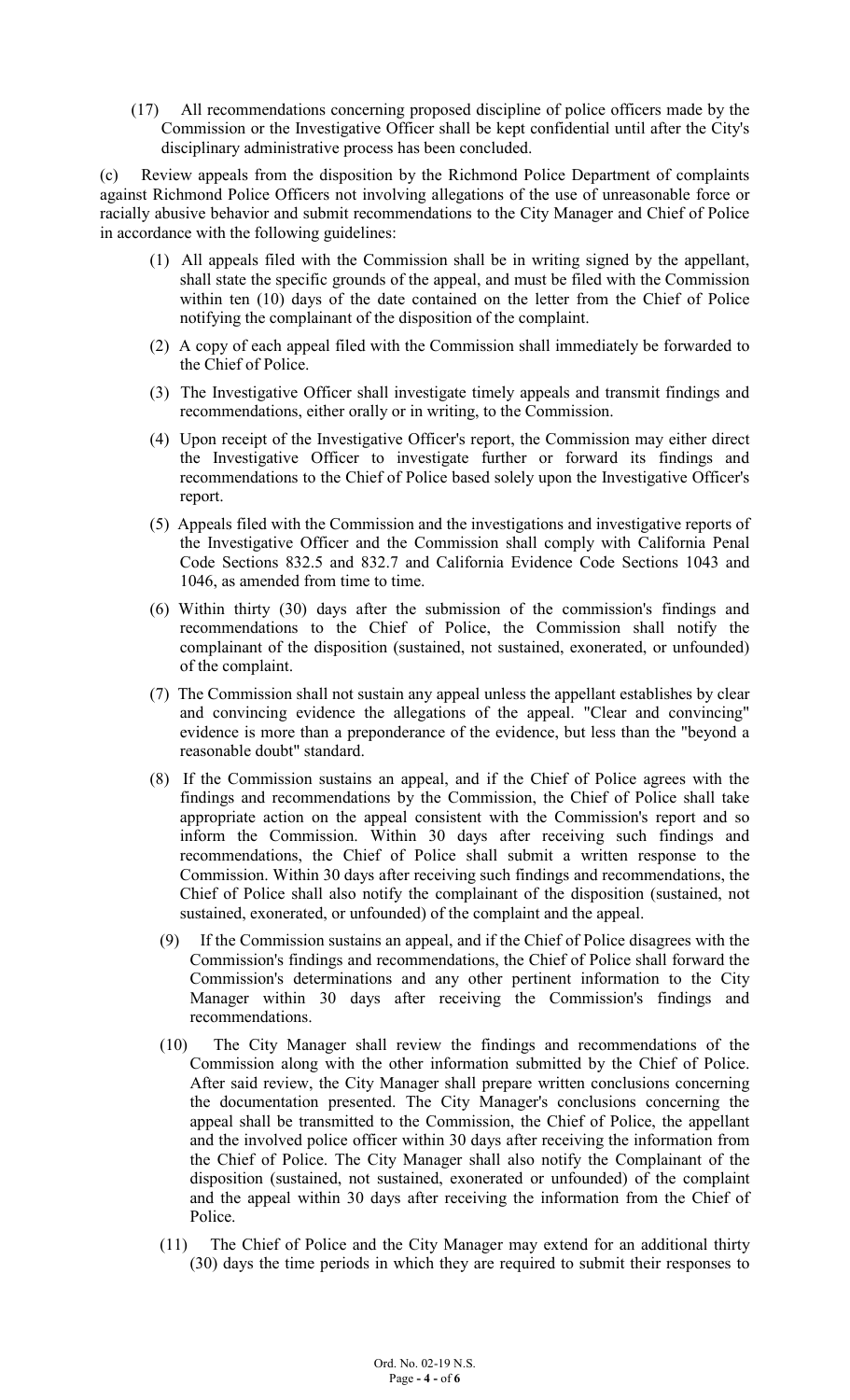the Commission (or their notification to the complainant) by giving the Commission written notice of such extension.

- (12) All recommendations concerning proposed discipline of police officers made by the Commission or the Investigative Officer shall be kept confidential until after the City's disciplinary administrative process has been concluded.
- (d) Perform such other duties as requested by the City Council.

# **3.54.090 - Meetings.**

The Commission shall hold its first meeting within thirty days after all of its members have been appointed. At such meeting, the Commission shall fix the time and place of regularly scheduled meetings which shall not be less than once each month. All meetings of said Commission shall be open to the public. The Police Chief or his representative nominated by him shall attend all regular and special meetings of the Commission and shall advise the Commission on any matter before it, but shall not vote on any such matter.

## **3.54.100 - Rules and records.**

The Commission shall, in consultation with the City Manager and with the approval of the City Council, adopt rules for the transaction of business of the Commission, which rules shall, among other things, include the manner of calling and giving notice of special meetings and hearings and the appointment and powers of standing subcommittees. Said standing subcommittees may be formed to work on various topics within the scope of police activities. The Commission shall keep records of its resolutions, rules, transactions, motions, orders, findings, recommendations and determinations. Except for those items made confidential by California Penal Code Sections 832.5 and 832.7, the records of the Commission shall be open to the public.

# **SECTION 2**

If any section, subsection, sentence, clause, or phrase of this Ordinance is for any reason held to be invalid or unconstitutional by the decision of any court of competent jurisdiction, such decision shall not affect the validity of the remaining portions of the ordinance. The City Council hereby declares that it would have passed this Ordinance and each section, subsection, sentence, clause, and phrase thereof, irrespective of the fact that any one or more sections, subsections, sentences, clauses, or phrases be declared invalid or unconstitutional.

# **SECTION 3**

This Ordinance shall be effective 30 days after passage and adoption.